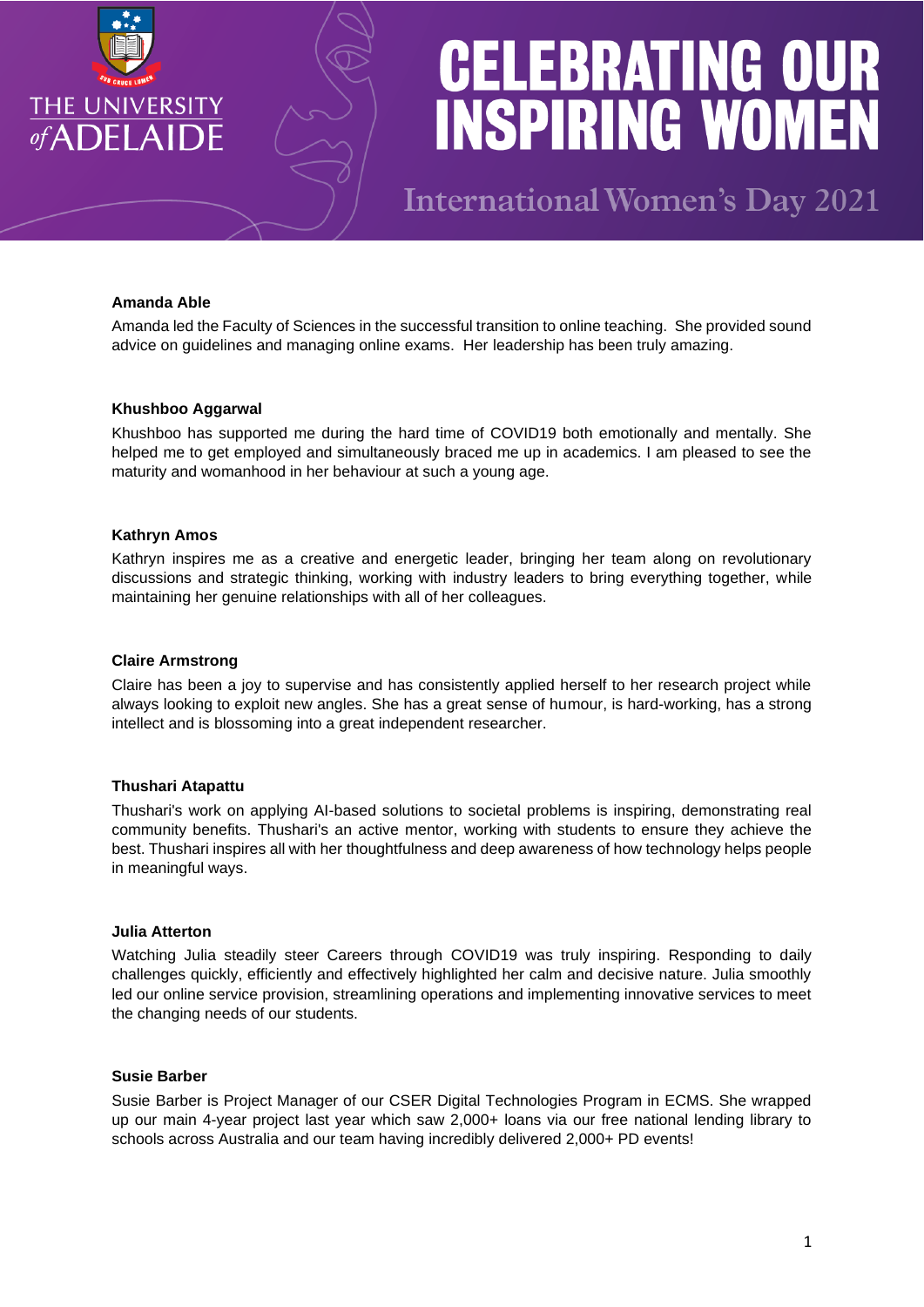

**International Women's Day 2021** 

## **Deeksha Beniwal**

Deeksha sets a great example of perseverance through difficulties to achieve research passion. She is extremely supportive of fellow students, creating a friendly and healthy workplace. She is an outreach superstar, advocating for science education, ready to give a helping hand to anyone in need.

#### **Bree Bennett**

Bree, an academic in Civil Environmental and Mining Engineering, acted as Director of the new ECMS Technology Education Centre, during its inaugural year. She has led TEC calmly and confidently amidst uncertainty and some resistance. Bree also brought fresh perspectives to the Faculty's Leadership Group.

### **Morgan Blades**

Dr Blades consistently provides mentorship and leadership to students and research colleagues through her academic ability and collaborative approach to her work. Her student stewardship has led many students to achieve to their highest standard.

#### **Erica Boyle**

Erica manages many volunteers caring for the Urrbrae House Gardens; during COVID19 the volunteer program was closed. Erica selflessly took on all the work the volunteers would do, and kept in touch with them on a weekly basis. She also did her normal duties. Inspiring!

#### **Fiona Brammy**

Fiona inspires me every year and 2020 was no exception. Always extremely generous with her time, she wants to do nothing but support and empower students. When COVID hit, without skipping a beat she found ways to continue to provide impactful training and workshops.

#### **Dimitra Capone**

Dimitra has not only progressed her research agenda but has provided me with great support in numerous ways. She has been instrumental in the efficient running of the lab, provides critical input across a range of project areas, and offers first-class training to HDR students.

#### **Mandi Carr**

Mandi completed this year the virtual reality cattle handling experience that will be used at this University and elsewhere.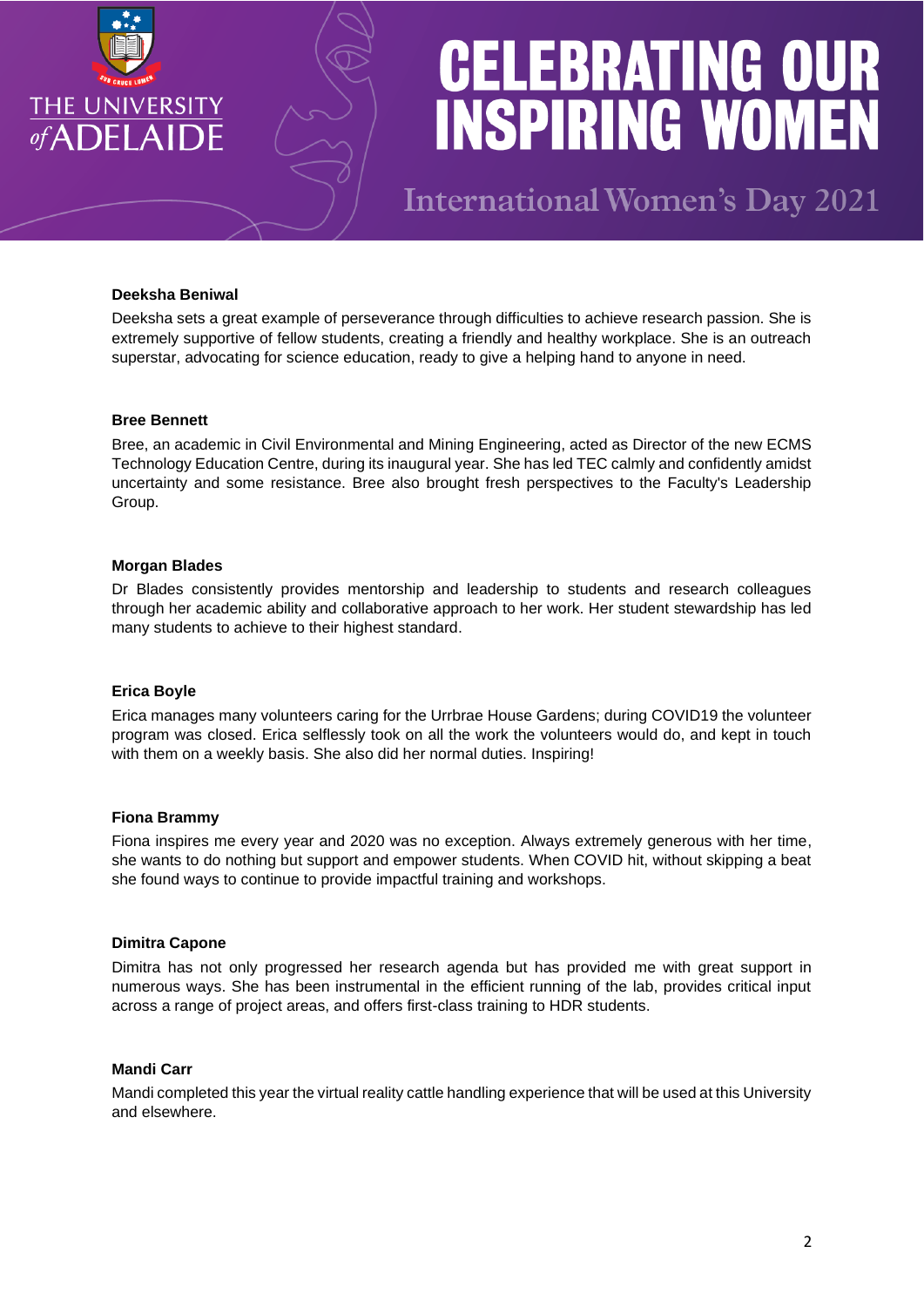

**International Women's Day 2021** 

### **Sue Carthew**

Sue leads with her signature style of calm strategic thinking, adaptability, and compassion. Ecologist first and foremost, Sue continues fundamental research, plus she has contributed positive, decisive and diversity-focused senior leadership at two universities. Sue always gives 110% to her family, friends and colleagues!

#### **Natasha Caulfield**

Tash continuously demonstrates excellent leadership, vision and innovation. In 2020, she went above and beyond, innovatively solving problems and supporting staff, students and external stakeholders, ensuring we performed as a cohesive, resilient and productive team. She inspires through empathy, positive attitude, time and energy.

#### **Vilma Cavuoto**

Vilma has been a strong pillar of support, both personally and technically in her role for me. Her selfless attitude and generosity to her colleagues is a true sign of her kind character. Her deep knowledge makes her a go-to resource for the company.

## **Ane-Lise Chaber**

She understood it was everybody's duty to help and fight against the sanitary situation and she created the COVID-19 dog detector program, using her ability to create link between people, political subtlety and unequalled negotiation skills, making national and international entities work conjointly.

#### **Linda Ciampa**

In the past year the nominee has run a business, ensured that her clients were fully informed and reassured about the COVID situation and how it affects business and continued to put smiles on her family's faces.

#### **Jennifer Clark**

Jennifer is an excellent mentor and is very encouraging to women academics in particular. She also showed great care for staff (both professional and academic) at all levels during COVID, especially ECRs. She's an outstanding educator.

### **Shona Crabb**

Shona has been a significant driver of gender, equity, diversity and inclusion strategy since 2014 - at all levels across the university. She lives to elevate staff and students around her and has an intrinsically genuine interest in leveraging diversity, mentorship and collaboration.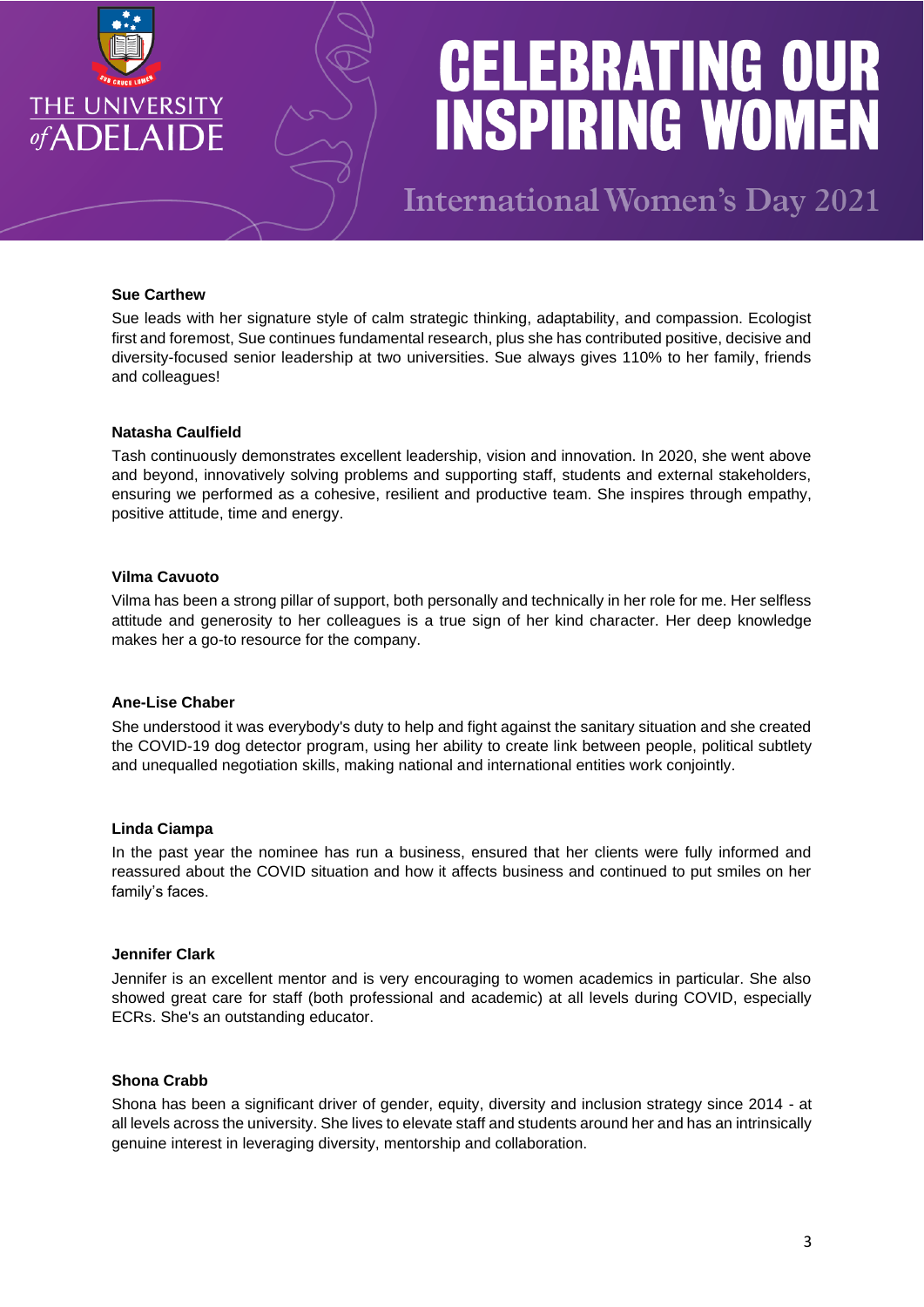

**International Women's Day 2021** 

## **Bindee Davis**

Bindee has vision and is determined to achieve it. She perseveres regardless of challenges she may encounter. Her courage and drive to achieve her goals while balancing all aspects of her life is inspiring.

#### **Nikki Dumbrell**

Nikki has shown empathy for international colleagues studying in Adelaide who are unable to return home due to COVID-19. She checks on their welfare, assists with tedious solo tasks such as moving house and arranges positive and inclusive social activities.

#### **Amy Dwyer**

Provided excellent mentorship to PhD students. Undertook a mammoth effort in submitting 3 research grant applications over a period of two months, and also published two manuscripts from her previous work in the US.

#### **Natalie Edwards**

As Director of the Fay Gale Centre for Research on Gender and as Faculty of Arts Graduate Studies Director, Professor Natalie Edwards empathetically supported and encouraged many colleagues, including Postgraduate Coordinators, supervisors and HDR students. She was nationally awarded in 2020 for outstanding HDR leadership.

#### **Jaklin Eliott**

Jaklin has showed an outstanding resilience, successful conflict resolution skills, and a leading role modelling in asking others for help. Jaklin's dedication to student matters has been second to none, always being non-judgemental, all-inclusive, and both transparent and clear in communication.

## **Katrina Falkner**

Kat is an inspiring and empowering leader, becoming the first female Executive Dean of the Faculty of Engineering, Computer and Mathematical Sciences. This is a fantastic appointment and demonstrates to our staff and students alike that women truly have a place in STEM.

#### **Rebecca Forder**

Dr Rebecca Forder is an inspiring teacher. She provided immense support to all students at AVS last year. Her passion for student support is inspiring. Bec made a difference in students' lives every day by establishing healthy boundaries and creating an environment of trust.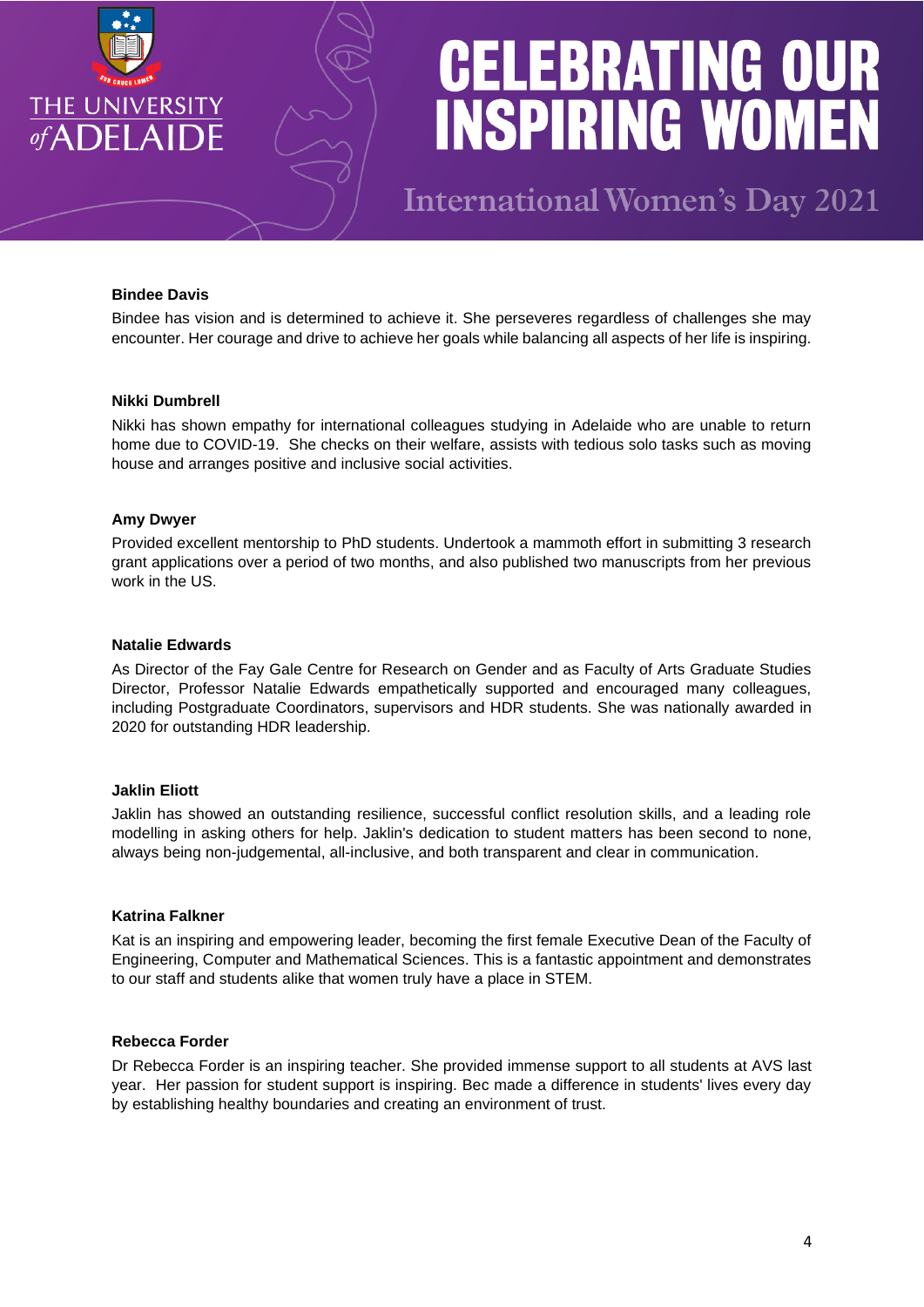

**International Women's Day 2021** 

# **Kirsty Gallacher**

Dr Kirsty Gallacher has worked numerous hours in the clinic as the only staff member in order to provide reproduction service to the equine clients. Without family support, she would bring her two daughters to the clinic for after-hours work when needed.

# **Sarah Gilbert**

Sarah is a champion of mass spectrometry, providing continued analytical support to research and student training at Adelaide Microscopy. Her expertise, dedication and readiness to help are second to none.

### **Bronwyn Gillanders**

She has stepped into the role of interim Head of School of Biological Sciences, whilst maintaining strong relationships with her postgraduate students. She has remained a strong role-model for women in STEM at the university and creates an extremely supportive environment for her students.

# **Gabrielle Golding**

Dr Gabrielle Golding (Lecturer in the Adelaide Law School) is a passionate advocate for the career development and well being of the University's law students. In the past year, she has gone above and beyond in developing initiatives to support those students during the pandemic.

## **Belinda Gosden**

Whenever you enter Belinda's office, you are met with warmth and a willingness to listen or help. Regardless of the issue, Belinda takes the time to help find a solution or someone else who can assist. She is reliable, humorous, generous and diligent.

#### **Leah Grantham**

During a very difficult time for our team, Leah has shown great leadership abilities in stepping up and uniting us, helping us to get through the very challenging events of 2020. She has done so with compassion and humanity, helping to bring us closer together.

#### **Jennifer Gray**

Jenny has significantly contributed to my professional and personal growth. I trained under and was later employed by Jenny, published and presented at conferences with her, developed a sense of social justice and, importantly, learned how to lift others as a result of her mentorship.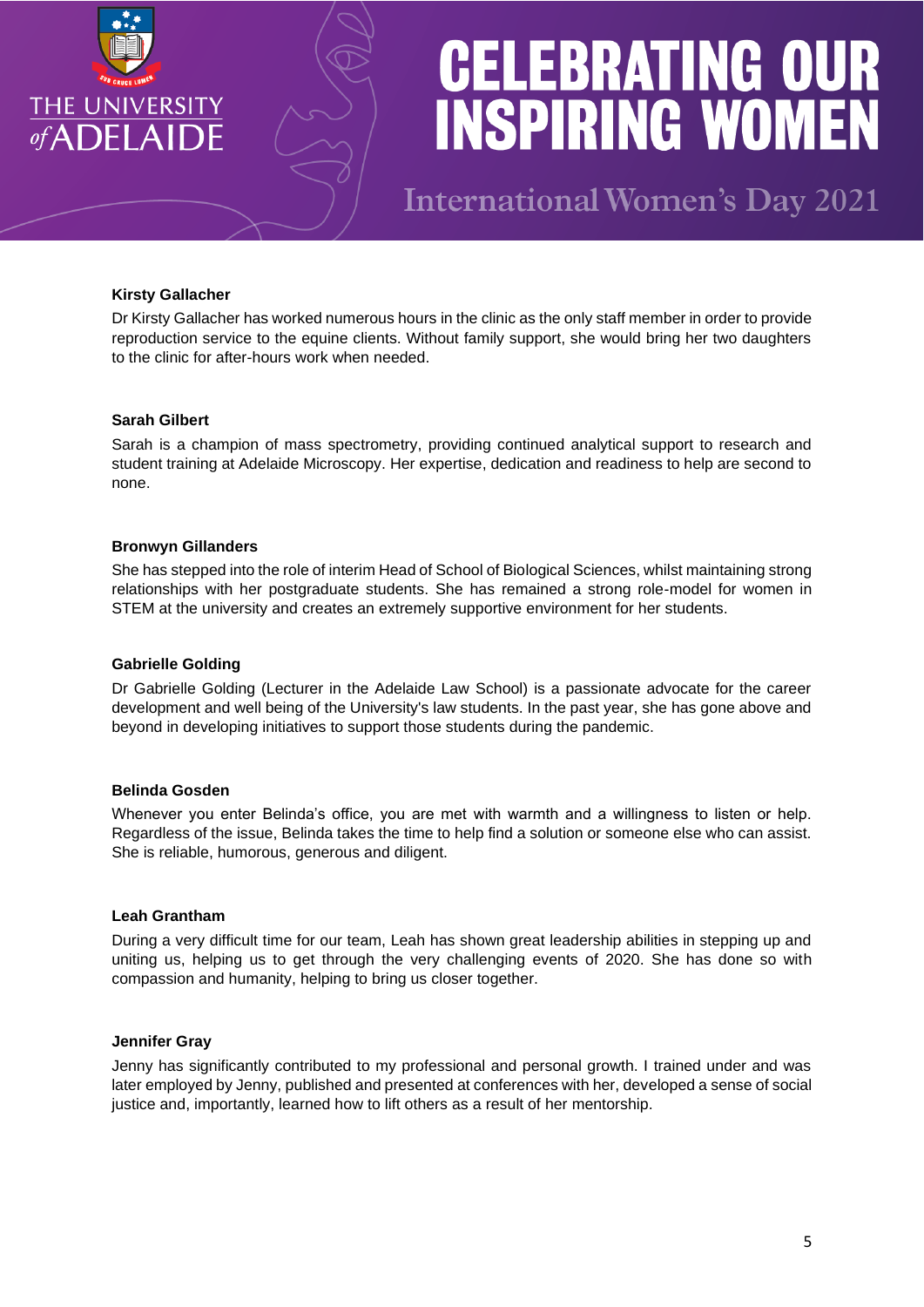

**International Women's Day 2021** 

### **Isabelle Greco**

Supported the Women in STEM Society as treasurer, took on majority of the tasks ascribed to events planning and managing, and has always been a warm and positive presence on club committees, and as a friend.

### **Caitlin Gregory**

Caitlin is a new teacher, employed at the ELC (English Language Centre) immediately after completing her qualification. She admirably met the substantial demands of a high stakes joint venture program with Kansai Gaidai University, Osaka and mentored other experienced staff in using new online platforms.

### **Cally Guerin**

We who walk in fields of research, rarely see mentors who care; Who don't demand published merch, To sing their name with fanfare. Thankfully I'm blessed, With Cally, Dr., from the Eyre. Miles apart, Zoom-tied, In my work and wellness she breathes fresh air.

#### **Michelle Guzik**

Michelle always remains compassionate whilst achieving success in her research. Extremely generous with her time, this past year Michelle has constantly provided advice and support to students and postdocs whilst continuing to serve the broader university community through increased leadership roles within the School.

### **Susan Hazel**

Dr Susan Hazel is one of the most innovative lecturers. Her courses are an exemplar of student engagement, allowing discussion of opinions and development of independent thought. Susan's generosity coupled with her selfless leadership makes her an amazing role-model, for both students and staff.

#### **Samudra Herath**

Samudra Herath is an amazing PhD student in Mathematics, exploring novel methods for Entity Resolution to handle Big Data. She is selfless in nature, an environment lover, she leads by example, particularly in matters regarding women empowerment and environment. She truly inspires people around her.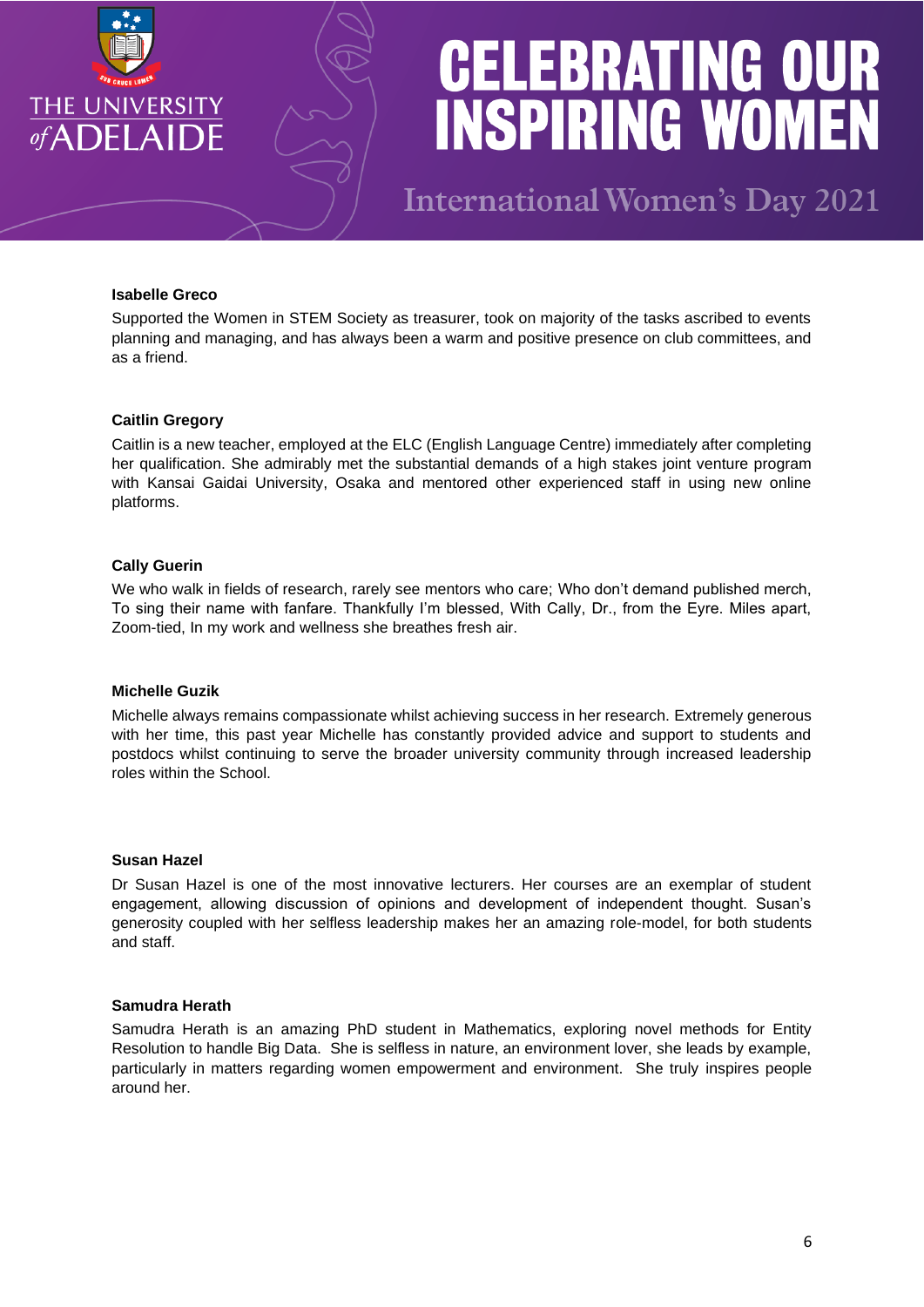

**International Women's Day 2021** 

# **Theresa Hickey**

Published paper in a high impact journal Nature Medicine, on a new groundbreaking treatment for breast cancer. This is a culmination of nearly 10 years of research effort, whilst also providing excellent support to research team.

# **Leila Hosseinzadeh**

Leila navigated her PhD with quiet determination during what was an especially challenging year.

# **Melissa Humphries**

Mel is an amazing human being who is driven to support equity and diversity in the University. She is a hard-working, supportive and thoughtful person which shines in both her teaching and supervision of students. There should be more Mels!

# **Nazia Hussain**

Nazia Hussain inspires me with her dedication, persistence, and determination. These were on full display in the lead-up to her PhD deadline in late December 2020, even submitting before the deadline. She is also a fantastic solo mum, and a supportive, considerate peer and colleague.

# **Elodie Janvier**

Elodie is the strategic research development manager at IPAS, supporting researchers in seeking funding and mentoring ECRs developing their research profile. Through her intuitive and visionary leadership, she has enabled a substantial increase in securing research funds and enhanced the university prestige through additional awards.

# **Alice Jones**

You need only mention Alice's name to any of her students and you instantly see how important and inspiring she is. Over the past year alone Alice has won awards, led me through two paper submissions, and looked after my mental health, all at once.

# **Kym Jones**

Constantly vigilant, creating a safe, welcoming environment for all staff, students and visitors on campus. Kym is The University of Adelaide's only remaining female security officer employed at the North Terrace Campus.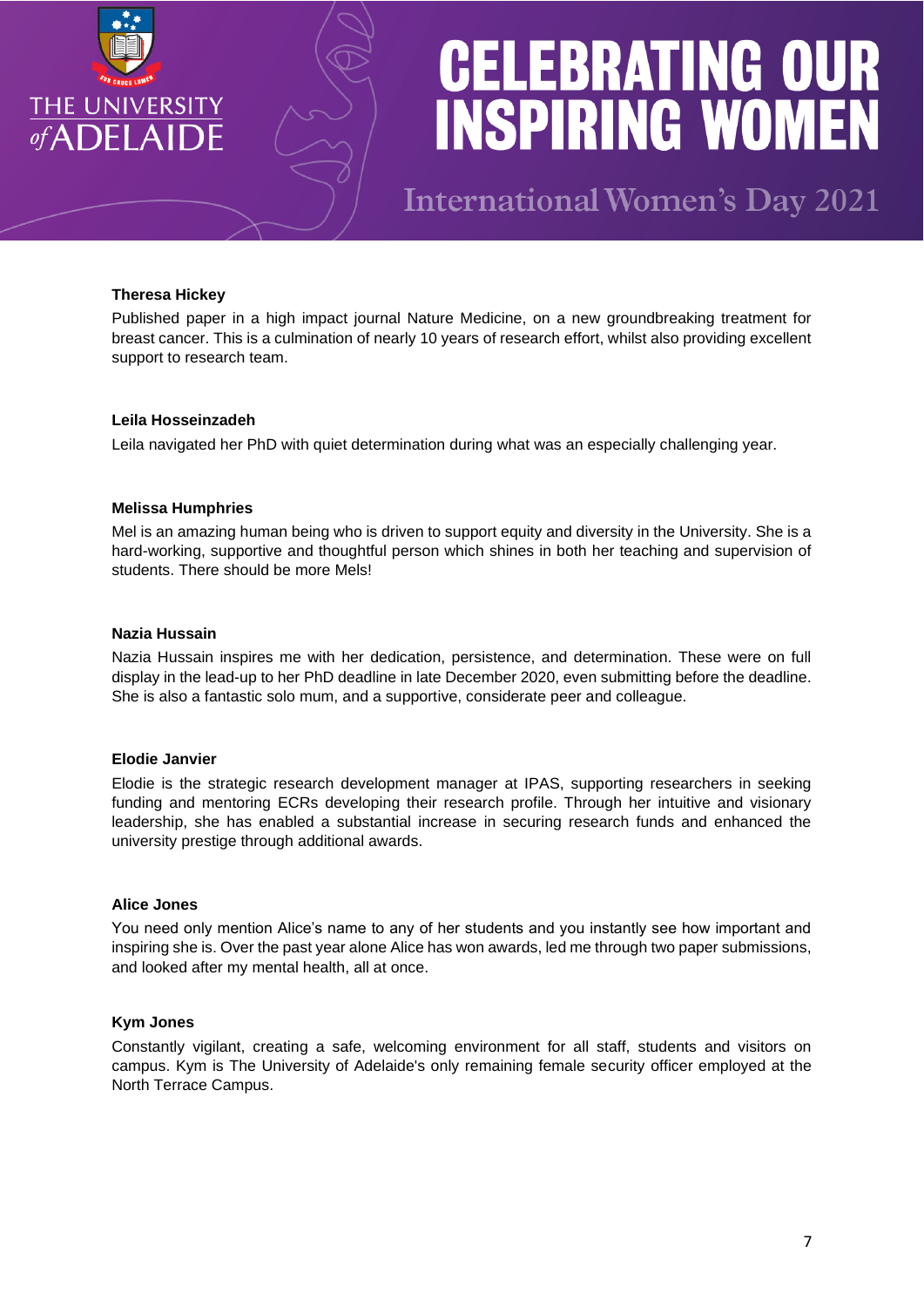

**International Women's Day 2021** 

### **Georgia Kappos**

In 2020, Georgia was the President of the University of Adelaide Engineering Society, the largest student society of campus. Despite the disruptions caused by COVID-19, Georgia remained tenacious. With the approval of SA Health, the AUES held several successful large-scale events in the year.

#### **Zoya Kikhtyak**

Zoya was instrumental in quickly and efficiently bringing our lab activities into line with COVID restrictions. She is excellent at training staff in lab techniques and keeping up morale by creating a fun work environment. She is always smiling and cheerful.

#### **Elizabeth Kuczek**

Managed a diverse team of staff and students during a challenging year, providing excellent research administrative support. Developed a new website for the promotion of the research group and their activities.

#### **Aline Kunnel**

Supported the activities of the Women in STEM Society as Vice President. Brought positivity, encouragement, and enthusiasm to the role, while inspiring me to strive for excellence through demonstration of her own leadership.

#### **Geraldine Laven-Law**

Geri is a staff member that goes above and beyond in any task she is given. She is highly self-motivated and constantly surprising in terms of what she has taught herself and the speed with which she works. An invaluable staff member.

#### **Eunice Lee**

Eunice has persisted with a challenging PhD project, submitting in 2020 and publishing a major part of her work, despite all the difficulties with the project and COVID. Eunice has initiated and led student networking events and contributed to the lab and wider University community.

#### **Megan Lewis**

Professor Megan Lewis' impact on students, colleagues and the spatial science community exceeds what any scholarly index can measure. She gracefully leads by example, inspiring and changing the lives of those around her through unwavering professionalism, enthusiasm, generosity, dedication, empathy, creativity and scientific rigour.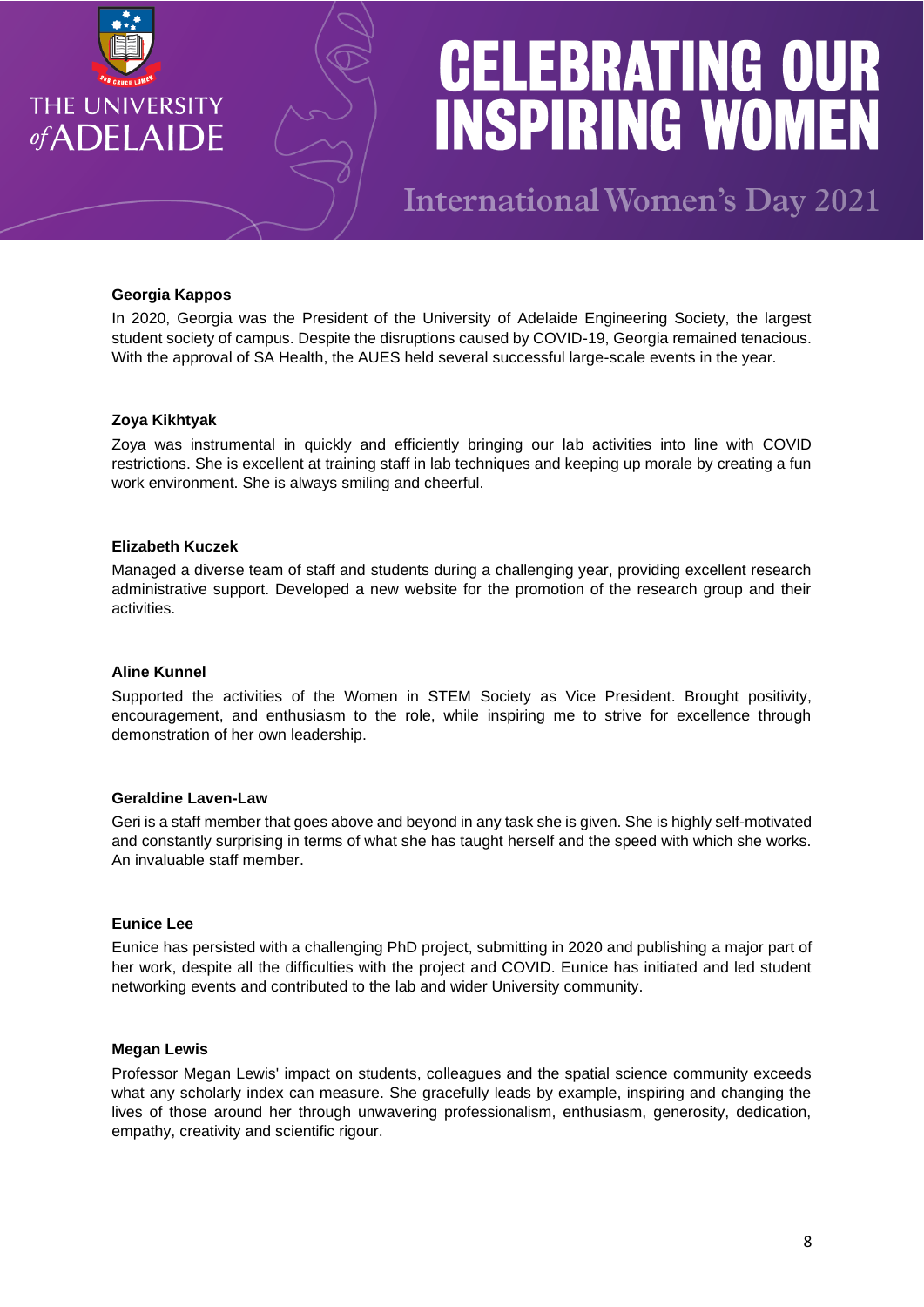

**International Women's Day 2021** 

## **Wenjun Liu**

Since commencing her postgraduate studies. Nora has shown extraordinary resilience overcoming many obstacles and changes within her research project. She applies herself with commitment and has shown a very high-level of understanding within her research work.

## **Michelle McArthur**

Michelle is always there to help a student or colleague who is struggling. Her creative and innovative teaching empowers students and staff with skills in communication and wellness. Those who have helped her teach know she is also an amazing cook!

#### **Faye McCallum**

Professor McCallum's strategic leadership during COVID-19's disruption inspired her academic and professional staff to maintain pre-service teachers' placements with hundreds of schools during professional experience, author new research on teacher wellbeing during the pandemic and develop new initiatives to engage with the broader education community.

#### **Hayley McGrice**

Hayley is committed to excellence in the student learning experience; is dedicated to student wellbeing; provides invaluable support to academics in transitioning to online learning through creation of online workshops; has undertaken leadership roles (Team Leader ADEPT; Associate Head, Students).

#### **Alexis McKay**

Alexis spearheaded the nationally recognised WiSC program, as well as key gender and indigenous diversity initiatives across our STEM cohort and industry partners. She literally changes people's lives! She has accomplished ground-breaking outcomes for the University, but never self-promotes. She deserves huge recognition.

#### **Sandra Millburn**

When I found study difficult due to personal circumstances, Sandra was there every step of the way. She is always willing to help. Knowing I have someone I can turn to for support means the world to me. I can't thank her enough.

#### **Louise Miller Frost**

Grew Catherine House to deliver more services for women experiencing homelessness. Led merger negotiations with HCA. Chair of Adelaide Zero Project - led statewide reforms in homelessness with significant collaboration. Led Vinnies through COVID-19, maintaining critical services for vulnerable people during the crisis.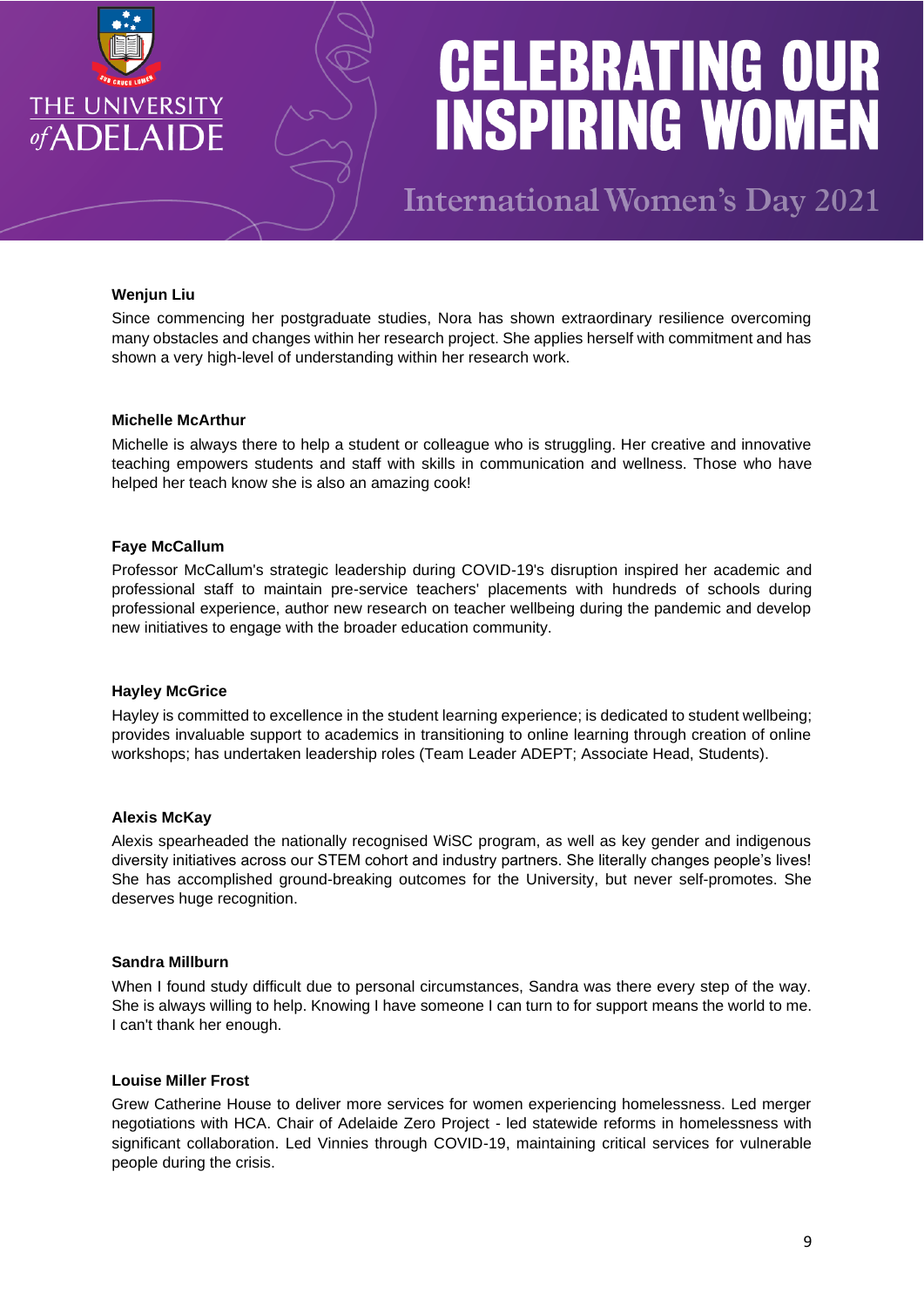

**International Women's Day 2021** 

## **Robyn Mills**

After 15 years (and her final year) of service, Robyn has furthered the University's strategic interests by reinforcing the voice of our most senior management, through speech writing, publicity, and internal communications, generating hundreds of thousands of words and millions of dollars in publicity.

#### **Dorothy Missingham**

For sticking with me through thick and thin, she believed in me when I didn't believe in myself and pushed me to step up. She has made it clear that I am capable, bright and everything else in-between. I simply needed to see it.

### **Louise Mitchell**

Despite COVID-19, Louise has re-energised Wiltu Yarlu and created a culture of inclusion within the office. She has prioritised Indigenous education across the University and shared her passion and experience to support institution-wide reconciliation.

#### **Natasha Moy**

Tash is the current president and former pubcrawl coordinator of AUES. Facing multiple set backs from covid19, she always has a backup plan. She's worked throughout 2020 to create events and connections for students online and off. She's also helped others through difficult situations.

# **Ebtihal Mustafa**

Over the last year, Ebtihal has grown into a capable, proactive PhD student, all while raising two small children.

# **Yung Ngothai**

Yung overcame health difficulties to raise \$15,284 in the Ride for a Reason challenge for Cancer Council SA. Her initial goal was to complete 500kms and raise \$1,000. She pushed herself to the limit, rode over 1000kms and raised over 15 times her original target.

#### **Rachel Norris**

Rachel is driven to provide an educational experience for students that respects their individual needs. She works incredibly hard in all roles in the School and will step up and meet challenges as they arise. She is a leader and a reliable and inspirational colleague.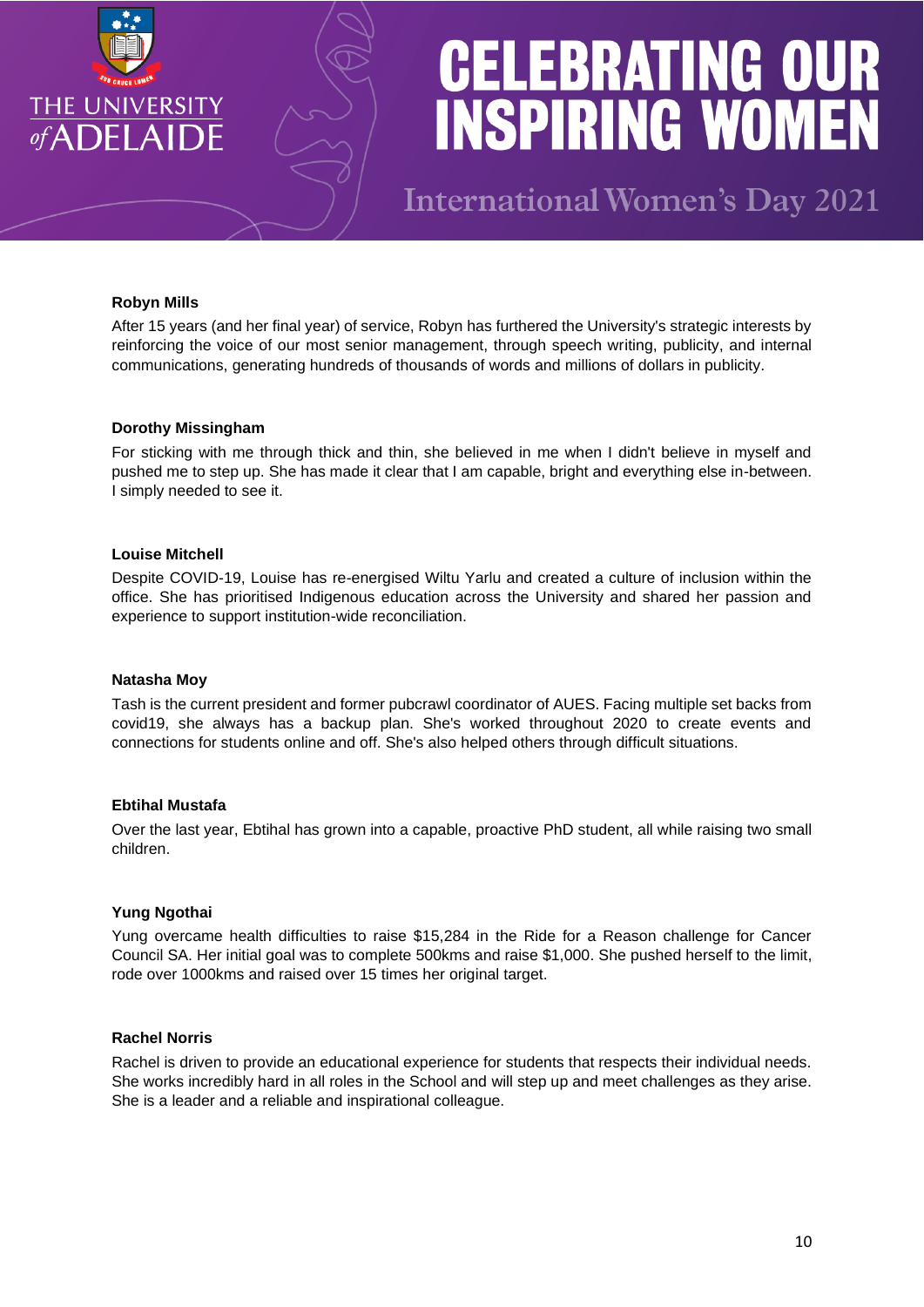

**International Women's Day 2021** 

## **Kathy Ophel-Keller**

Kathy contributes to building and strengthening the University-SARDI alliance as Research Director, SARDI Crop Sciences. She provides leadership in developing and managing joint research projects and is particularly good at managing competing demands. She is a sounding board for ideas and an inspiration to staff.

### **Louise O'Reilly**

Louise leads with passion and enthusiasm, works hard and inspires others in kicking big goals for the Faculty and University. In 2020 she stepped up and led ECMS as the Faculty Executive Manager during one of the most challenging years the Faculty has faced.

### **Jasmin Packer**

Jasmin has challenged, inspired, and helped shape who I am, professionally and personally, by leading by example. She is empathetic, compassionate, an effective leader, strives for the highest standards, a community creator, and a source of strength and resilience.

#### **Amanda Page**

Amanda has supported me when I had to shift my PhD research field due to the pandemic. She walked with me and guided me through the difficult transition. She is always there when I need her – without her I would never make it this far.

#### **Laura Parry**

Outstanding and selfless person who has led School and Faculty over the last year. Patient and thoughtful in all she does. Has brought together groups to ensure a community, and drive a collegial atmosphere. Passionate supporter of all.

#### **Aleksandra Payne**

Aleksandra saved the day! First she led a great team to set up and manage our Masters Multiple Mini-Interviews via zoom, and then when on day 1 South Australia went into lockdown she calmly rescheduled them, keeping our applicants, our staff and our titleholders updated.

### **Tahlia Perry**

Tahlia has led the successful EchidnaCSI project being involved in all aspects from communication to producing novel results. She is a tireless communicator, extraordinarily energetic, advancing all aspects of the work including fund raising. Despite all difficulties she submitted her PhD in 2020.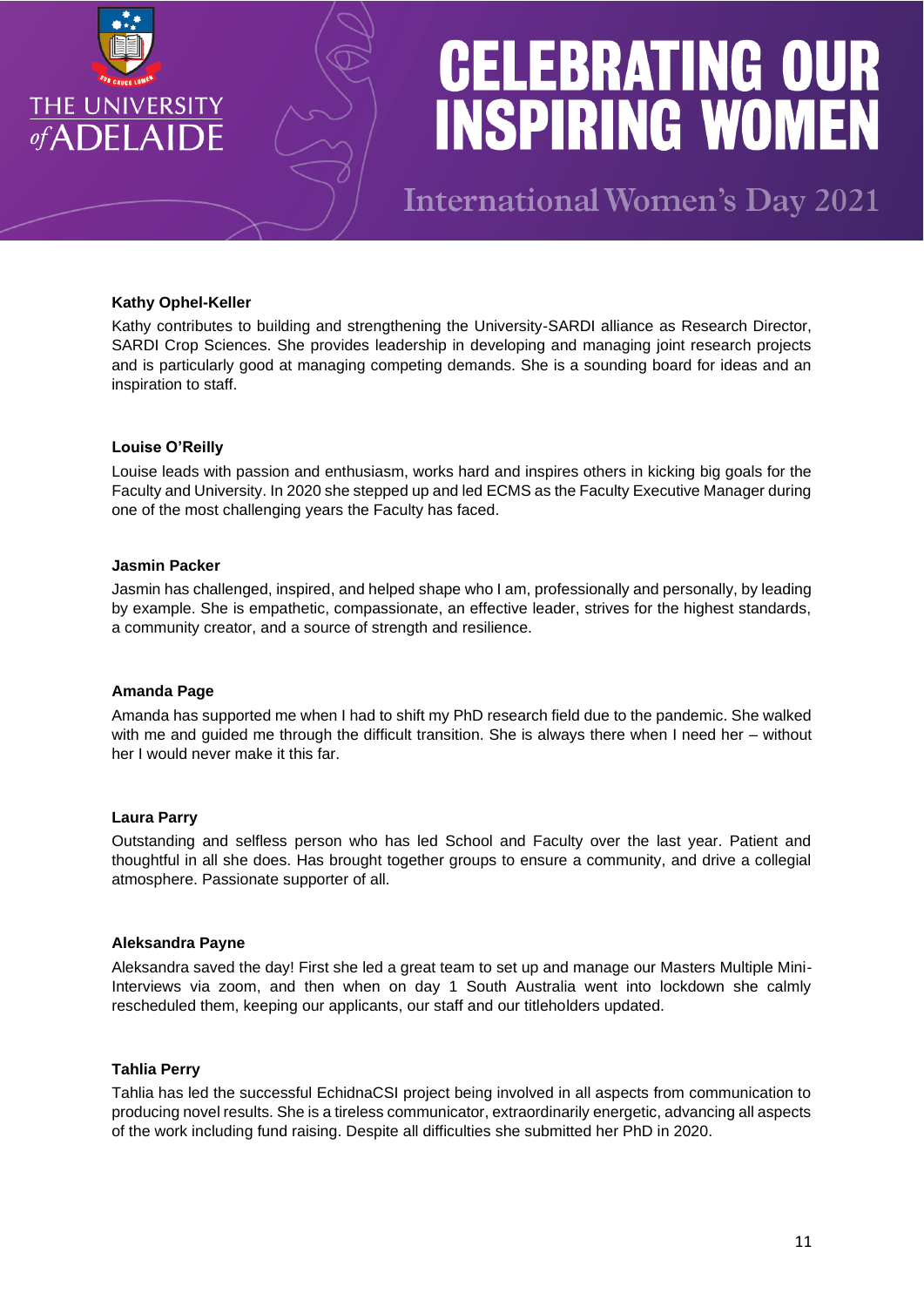

**International Women's Day 2021** 

## **Sarah Jean Peters**

Sarah is the president of Robogals Adelaide and has led two committees for over a year now, including through a global pandemic. She's incredibly gifted and inspires the people around her to strive for better. Not only that, she's an amazing leader and kind friend.

#### **Thu Phuong Pham**

Early 2020, I graduated from UoA and moved to the US just to face the COVID head on. Phuong, despite the many challenges she was also facing, has stayed in touch, encouraged us, and shared with our family good advice to get over the pandemic.

#### **Marie Pickering**

Excelled in finance support and travel arrangements under challenging circumstances of 2020. Continued technical support for all students in the lab.

#### **Olivia Pineau**

Olivia is an exceptional student, and an invaluable asset to our faculty as a representative for other students. Olivia has held multiple positions, including being the student Learning and Teaching representative, helped develop online content within the student ambassador role, and has organised welcome events for new Masters students. She is a great ambassador for our program.

#### **Carolin Plewa**

Carolin's passion for promoting research excellence, impact, and engagement; her endless initiatives and ongoing support have inspired our colleagues to move forward in the highly challenging year. Being the Deputy Dean Research, Faculty of Professions, she has been instrumental in driving the faculty's research priorities

### **Sara Ratna Qanti**

Sara Qanti, PhD student representative for GFAR, has demonstrated leadership qualities in advocating for her colleagues during this unusual year. Sara has been empathetic in her support of her colleagues particularly those from overseas that are in Adelaide with and without their children and partners.

#### **Katherine Queen**

In 2020, Katherine founded the Adelaide University Society of Architecture & Built Environment (AUSABE). This highly active club nurtures the community within the School of Architecture & Built Environment. She also served as Robogal's Secretary, helping inspire young women to consider a career in STEM.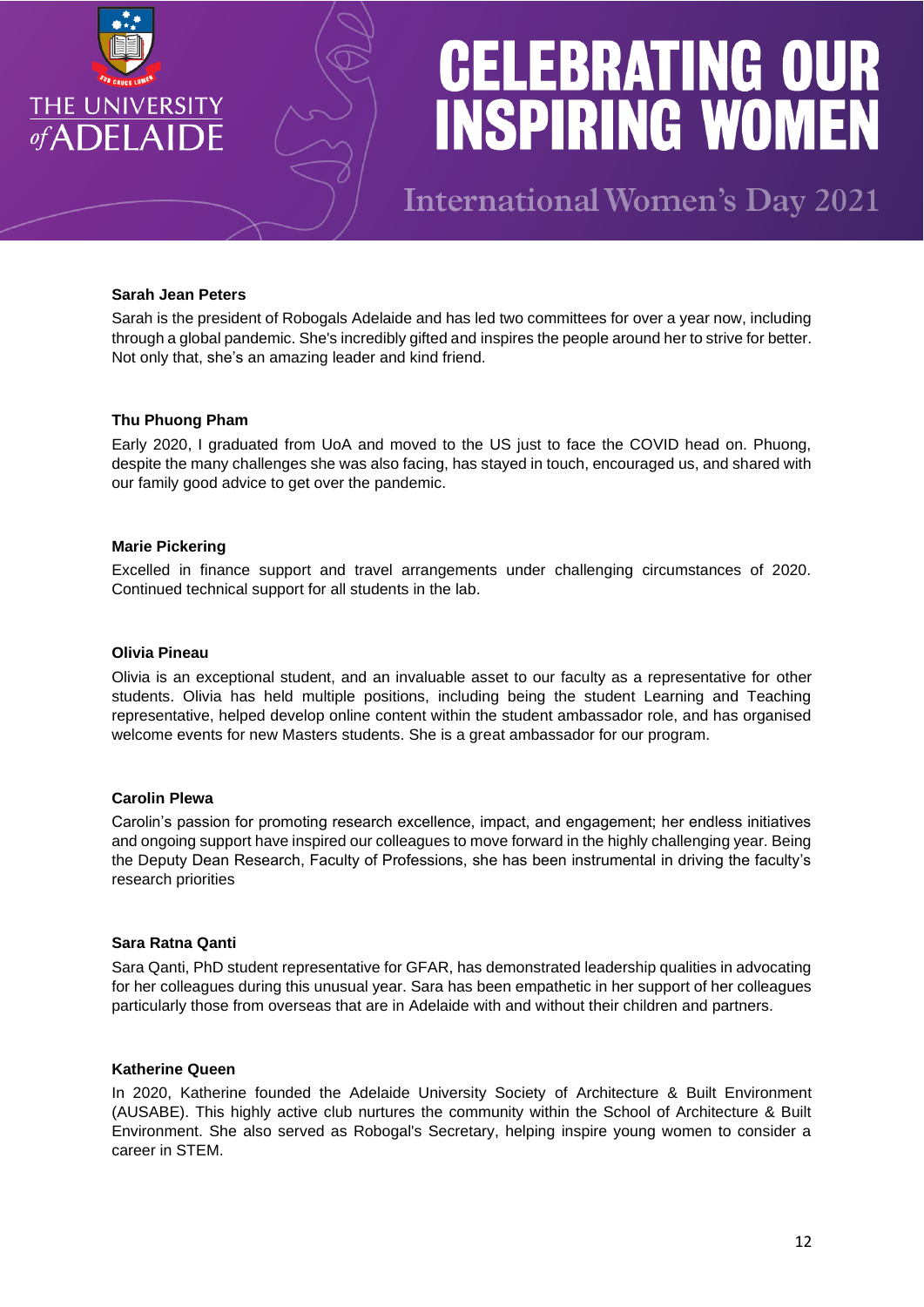

**International Women's Day 2021** 

# **Georgette Radford**

In 2020, Georgette served as the Equity Officer for the Adelaide University Engineering Society (AUES). In this Executive position, Georgette inspired and supported Committee members through an incredibly challenging year. She also completed an Honours Degree of Bachelor of Health and Medical Sciences.

#### **Ruchira Ranaweera**

Ruchira is an inspiration, working on her PhD while also being a mother of young children. She effectively balances her time to make excellent gains with her research. Ruchira tackles new tasks with composure and shows a mature level of creativity in her approach.

#### **Rachel Roberts**

As Interim Head, Assoc Prof Rachel Roberts has smoothly led the School of Psychology through a challenging period, with her exemplary level-headed and supportive approach. The School is indebted to her for taking on this responsibility, and for leading by example with such grace.

## **Justine Robins**

ECMS internationalisation portfolio: Justine has a wealth of knowledge, and boundless enthusiasm and energy. She is a most valued member of the team and is a real inspiration to all our colleagues.

#### **Alex Sabharwal**

Alex drove the transition to online exams while ensuring that we could get the best possible outcome for students. On a personal level, she has been a supportive friend and someone who gives great advice.

#### **Eileen Scott**

Eileen has played a significant role in supporting the staff and leadership of our organisation to adopt practices that encourage greater gender parity. Eileen was pivotal in the development of our institutional application for the SAGE Athena Swan Pilot and our landmark gender equity strategy.

#### **Carolyn Semmler**

Assoc Prof Carolyn Semmler is a leader in her own high-impact research and in facilitating and encouraging others' research in the School of Psychology. She is also a wonderfully supportive mentor, always willing to chat and share her wisdom and experience.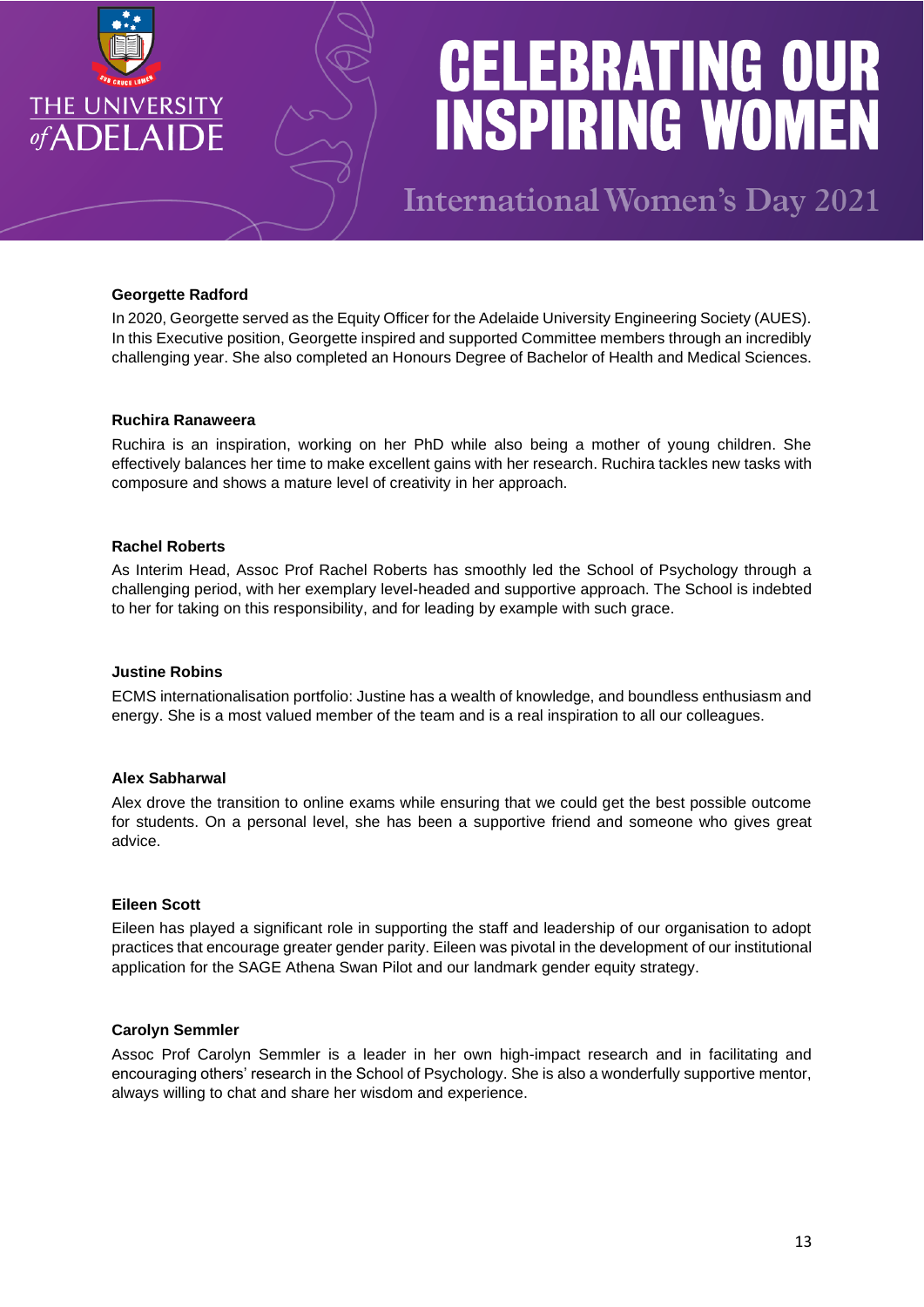

**International Women's Day 2021** 

# **Bridgette Shackelford**

Dr Shackelford coordinated the final year and ultimate exams for our veterinary students. She supported the students under trying circumstances and managed to provide high-quality, peer-reviewed exams in time to confer the successful students in December so they could gain veterinary registration and seek employment.

# **Jennie Shaw**

Professor Shaw has worked tirelessly as Interim DVC(A) and Executive Dean, Arts. Jennie's personal approach to staff and students wellbeing is exemplary. Jennie even home-delivered toilet paper to staff in need. An exemplary leader, she is highly regarded by peers, staff and students alike.

# **Linda Shearwin**

Linda contributed significantly to a large grant (over \$800K ARC-DP) and c-led publication in high impact journal (Nature). In addition to driving her own project, Linda initiated new collaboration, supported students in the lab and managed to juggle family and work commitments.

# **Emma Sherratt**

Emma is an emerging trailblazer in evolutionary biology. In 2020, she put aside her Future Fellowship research and showed exceptional willingness to coordinate and teach a challenging field course at very short notice. Her innovative teaching was praised by her students despite being on-line.

# **Yeganeh Soltanpour**

In 2020, Yeganeh has created an online virtual library for students to study in during covid, hosted events for international students, represented the uni through internships, fought for students and their rights and been elected the international SRC rep by students. Her selflessness is unmatchable.

# **Lira Souza Gonzaga**

Lira is amazing for a number of reasons. She came half way across the world to study here, performed so well during her MPhil that she upgraded to PhD, and works very hard to publish her research. Lira's achievements really speak for themselves.

#### **Emily Spencer**

Emily has lead the organisation of the ECMS Clubs Tournament of the 12 Tasks challenge, inspiring students to connect and innovate through 2020 and online learning. She was also a key part of the Robogals Adelaide committee, planning a (postponed) rural trip to Kangaroo Island.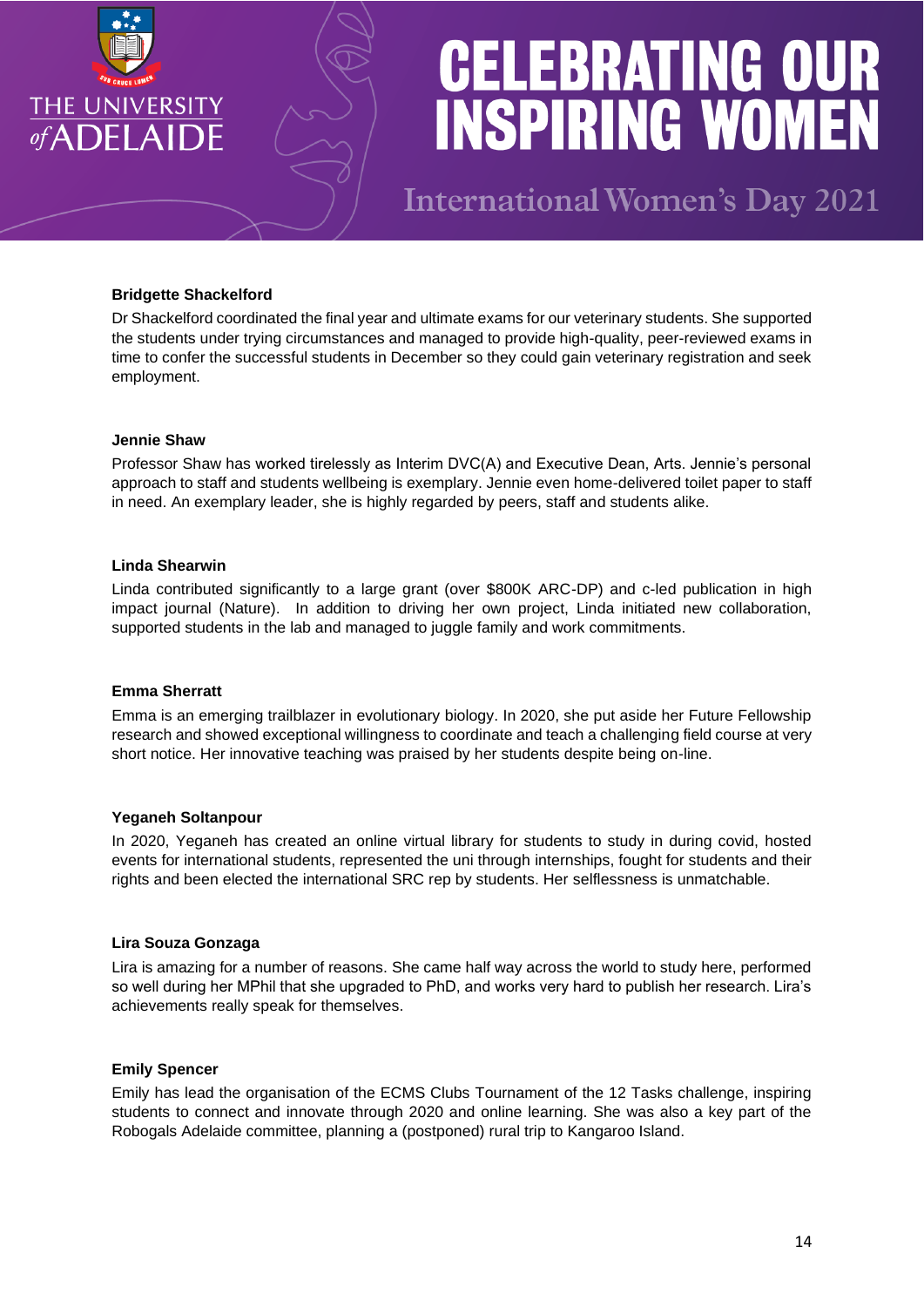

**International Women's Day 2021** 

# **Renuka Sri**

Outstanding leadership skills in transitioning from a face to face to online/working from home environment with the Kansai Gaidai University program. A great leader with a strong passion for managing difficult situations and a positive attitude towards problem-solving. Extremely supportive to staff professionally and personally.

### **Claudia Szabo**

Claudia has influenced the life of so many students by implementing programs and initiatives, and broken down long-held barriers for inclusivity and success. She is incredibly accomplished and inspirational as a trailblazing woman in STEM.

# **Diana Tran**

Despite having very little free time, Diana has gone above and beyond to help students that aren't even taking her courses! Her compassion and enthusiasm to share her knowledge and help the next generation of chemical engineers is something to be admired and commended.

#### **Laura Tran**

Laura is a true feminist, as past International student officer, she has influenced me and shaped my thoughts for the better. She reminds me every day that there is no limit to what we can achieve. She has done the same for many women.

# **Corinna Van Den Heuvel**

Corinna is a magnificent leader, a true friend, and the most caring and supportive mentor to all, as she steers The Adelaide Medical School through a challenging time of change and growth. I am privileged and humbled to witness such genuine wholeheartedness, devotion and commitment.

## **Rebecca Vivian**

Rebecca is an inspiration. She has led some incredibly impactful programs for kids' and teachers' engagement in computer science. She is humble, kind, encouraging and empowering and she deserves to be celebrated. Our institution is lucky to have her!

#### **Lynn Ward**

Dr Lynn Ward has been an incredible leader for the School of Psychology, recently driving the development of our new online degree programs. She is highly responsive and generous with her time and knowledge, and helps us all to achieve great things, together.